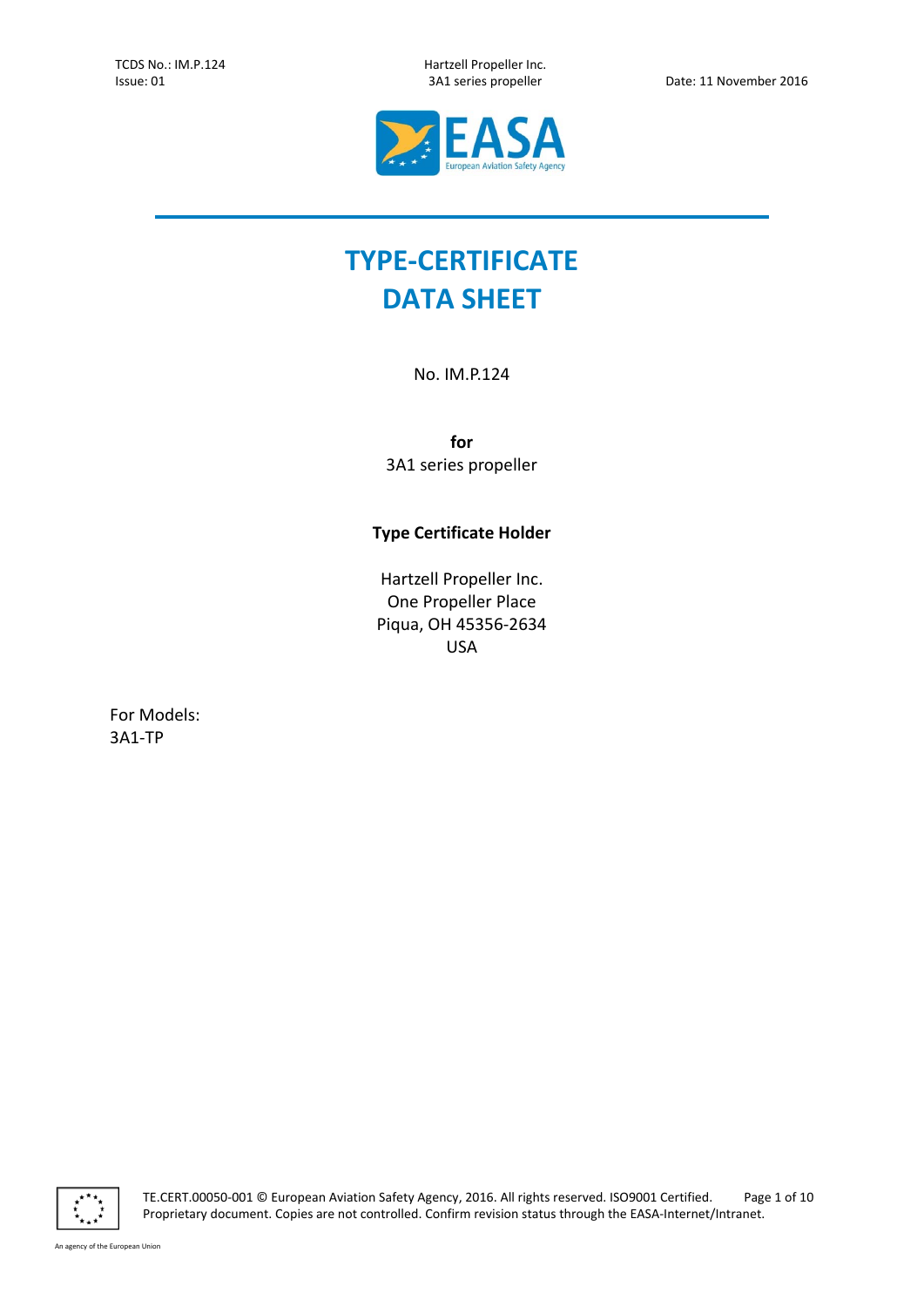Intentionally left blank



TE.CERT.00050‐001 © European Aviation Safety Agency, 2016. All rights reserved. ISO9001 Certified. Page 2 of 10 Proprietary document. Copies are not controlled. Confirm revision status through the EASA-Internet/Intranet.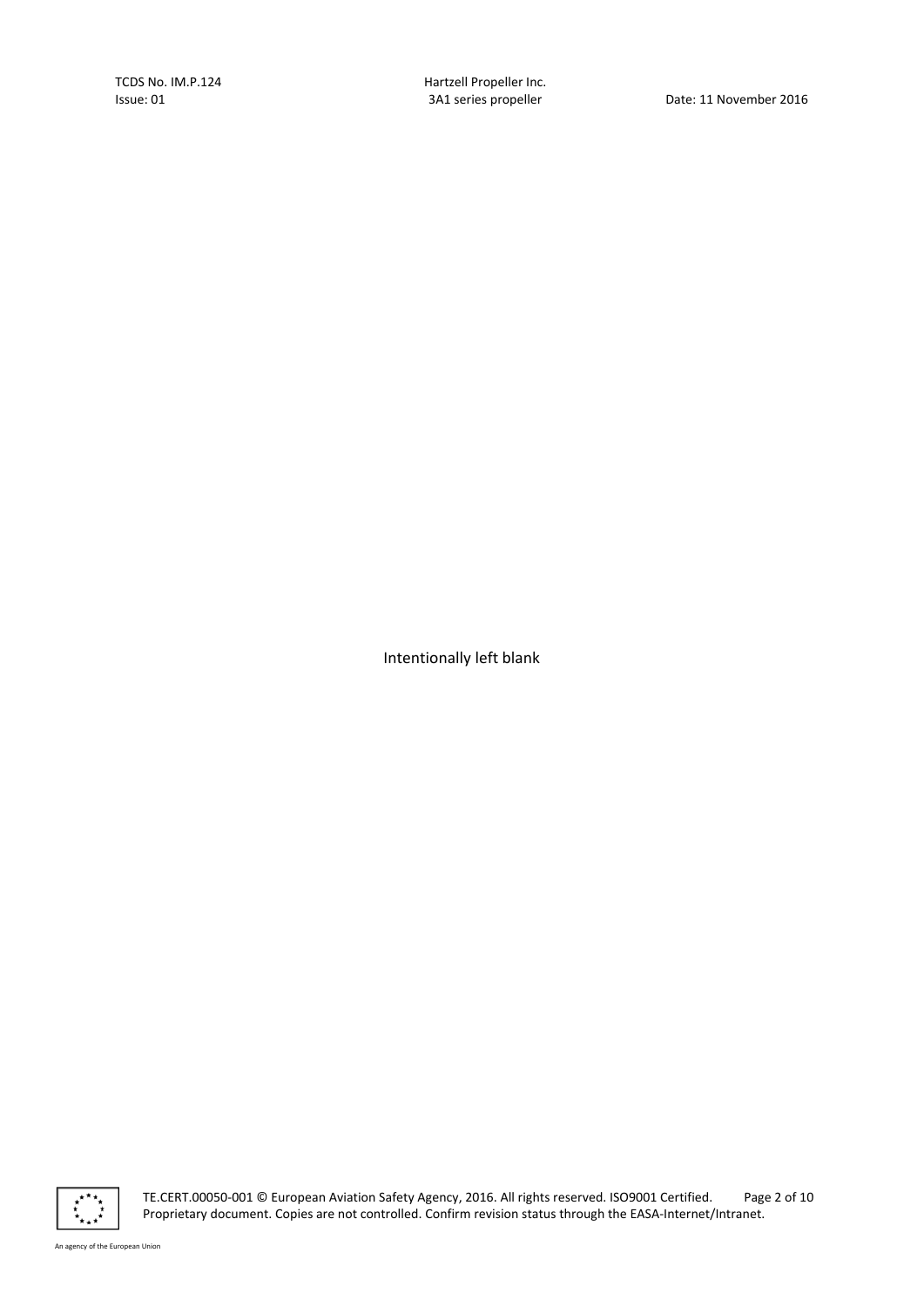## **TABLE OF CONTENTS**

| 2. Reference Date for determining the applicable airworthiness requirements  4 |
|--------------------------------------------------------------------------------|
|                                                                                |
|                                                                                |
|                                                                                |
|                                                                                |
|                                                                                |
|                                                                                |
|                                                                                |
|                                                                                |
|                                                                                |
|                                                                                |
|                                                                                |
|                                                                                |
|                                                                                |
|                                                                                |
|                                                                                |
|                                                                                |
|                                                                                |
|                                                                                |
|                                                                                |
|                                                                                |
|                                                                                |
|                                                                                |
|                                                                                |
|                                                                                |
|                                                                                |
|                                                                                |
|                                                                                |

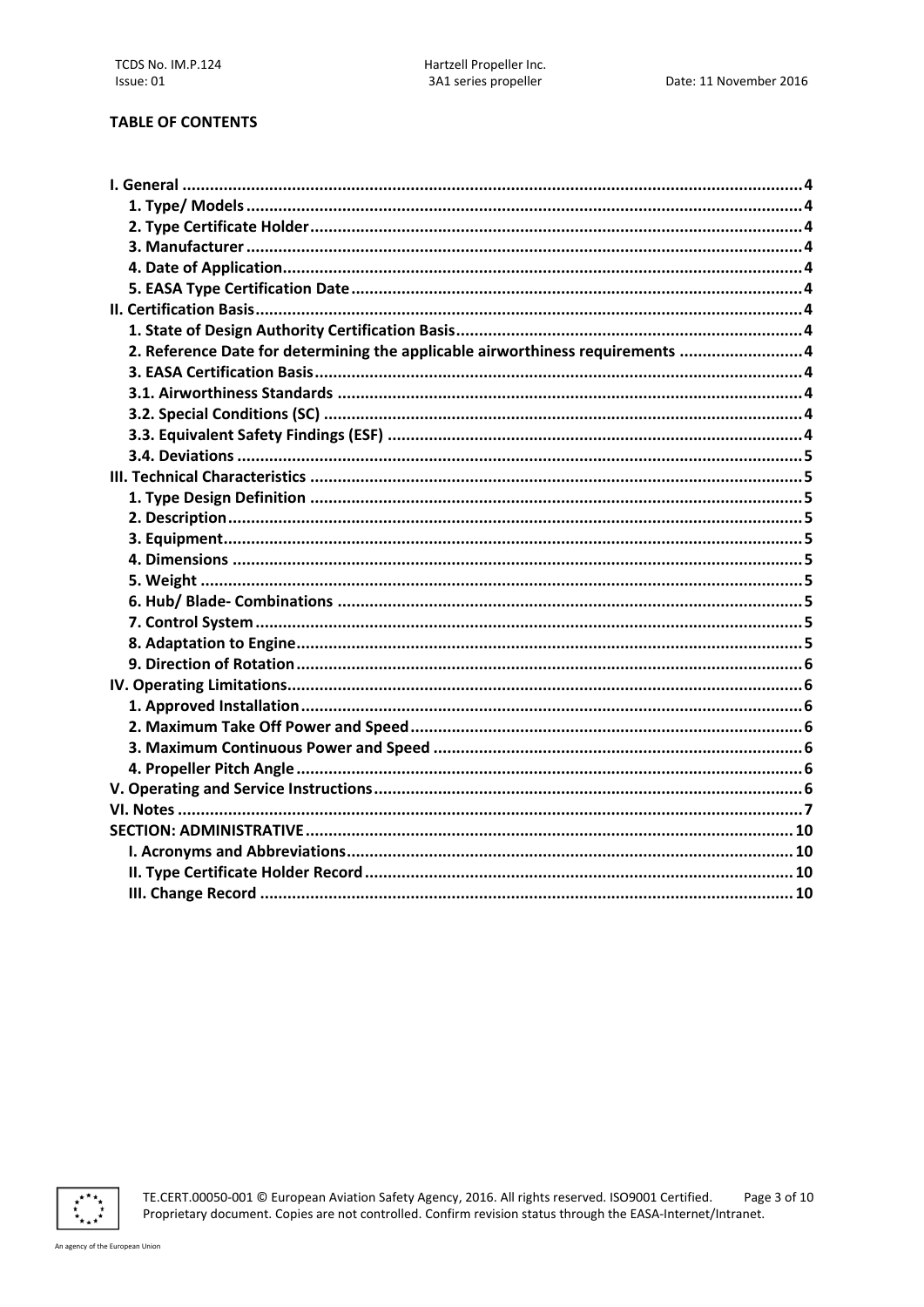## **I. General**

## **1. Type/ Model**

3A1 / 3A1‐TP

## **2. Type Certificate Holder**

Hartzell Propeller Inc. One Propeller Place Piqua, OH 45356‐2634 USA

## **3. Manufacturer**

Hartzell Propeller Inc.

## **4. Date of Application**

3A1‐TP: 09 January 2014

## **5. EASA Type Certification Date**

3A1‐TP: 11 November 2016

#### **II. Certification Basis**

## **1. State of Design Authority Certification Basis**

Refer to FAA TCDS no. P00013CH.

## **2. Reference Date for determining the applicable airworthiness requirements**

3A1‐TP: 19 March 2013.

## **3. EASA Certification Basis**

## **3.1. Airworthiness Standards**

3A1‐TP:

CS‐P Amendment 1 dated 16 November 2006 as issued by EASA Decision No 2006/09/R, except the requirements of Subpart D as allowed by CS‐P 10(b) (see Note 10a).

#### **3.2. Special Conditions**

None.

#### **3.3. Equivalent Safety Findings**

None.



TE.CERT.00050‐001 © European Aviation Safety Agency, 2016. All rights reserved. ISO9001 Certified. Page 4 of 10 Proprietary document. Copies are not controlled. Confirm revision status through the EASA‐Internet/Intranet.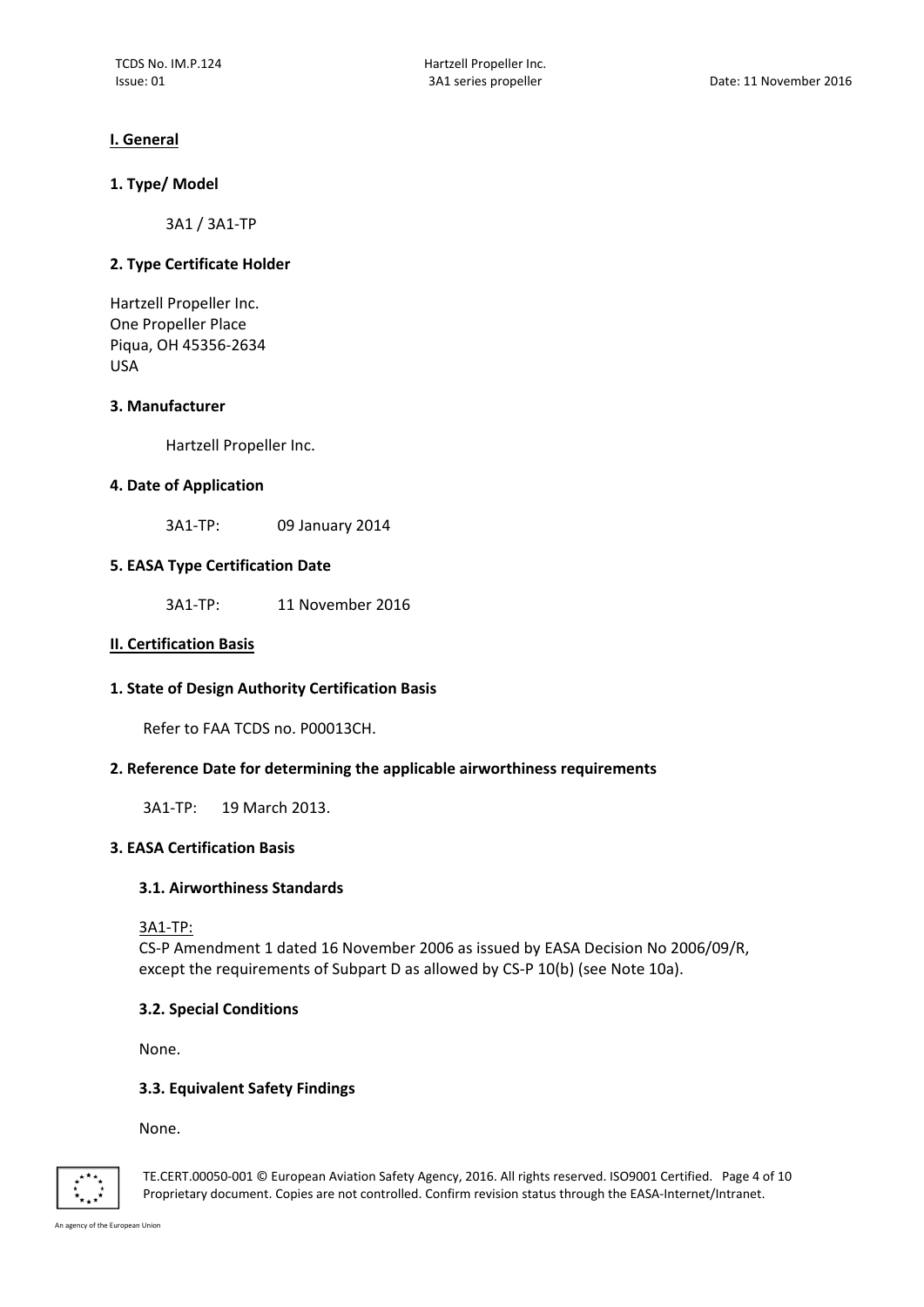### **3.4. Deviations**

None.

## **III. Technical Characteristics**

#### **1. Type Design Definition**

The propeller type is defined by a propeller assembly drawing including a parts list (or later approved revisions).

3A1‐TP: Drawing 104728, rev ‐, 07 December 2013

#### **2. Description**

The propeller is a 3‐blade variable pitch propeller with a hydraulically operated blade pitch change mechanism providing the operation mode "Constant Speed". The constant speed propeller has neither feathering nor reverse capability. (See Note 4).

The hub is a two piece aluminium hub. Each blade is supported in the hub with a ball thrust bearing. Optional equipment includes spinner and ice protection system. (See Note 7).

#### **3. Equipment**

| Spinner:        | See Note 7. |
|-----------------|-------------|
| Governor:       | See Note 3. |
| Ice Protection: | See Note 7. |

#### **4. Dimensions**

Diameters from 172,7 cm to 198,1 cm. (See Table of Section IV)

## **5. Weight**

Depending on Propeller‐Design Configuration. (See Table of Section IV)

#### **6. Hub/ Blade‐ Combinations**

Details are mentioned within Table of Section IV.

## **7. Control System**

Propeller governors. (See Note 3)

## **8. Adaptation to Engine**

Special flange. (See Note 1)



TE.CERT.XXXXX‐001 © European Aviation Safety Agency, 2016. All rights reserved. ISO9001 Certified. Page 5 of 10 Proprietary document. Copies are not controlled. Confirm revision status through the EASA‐Internet/Intranet.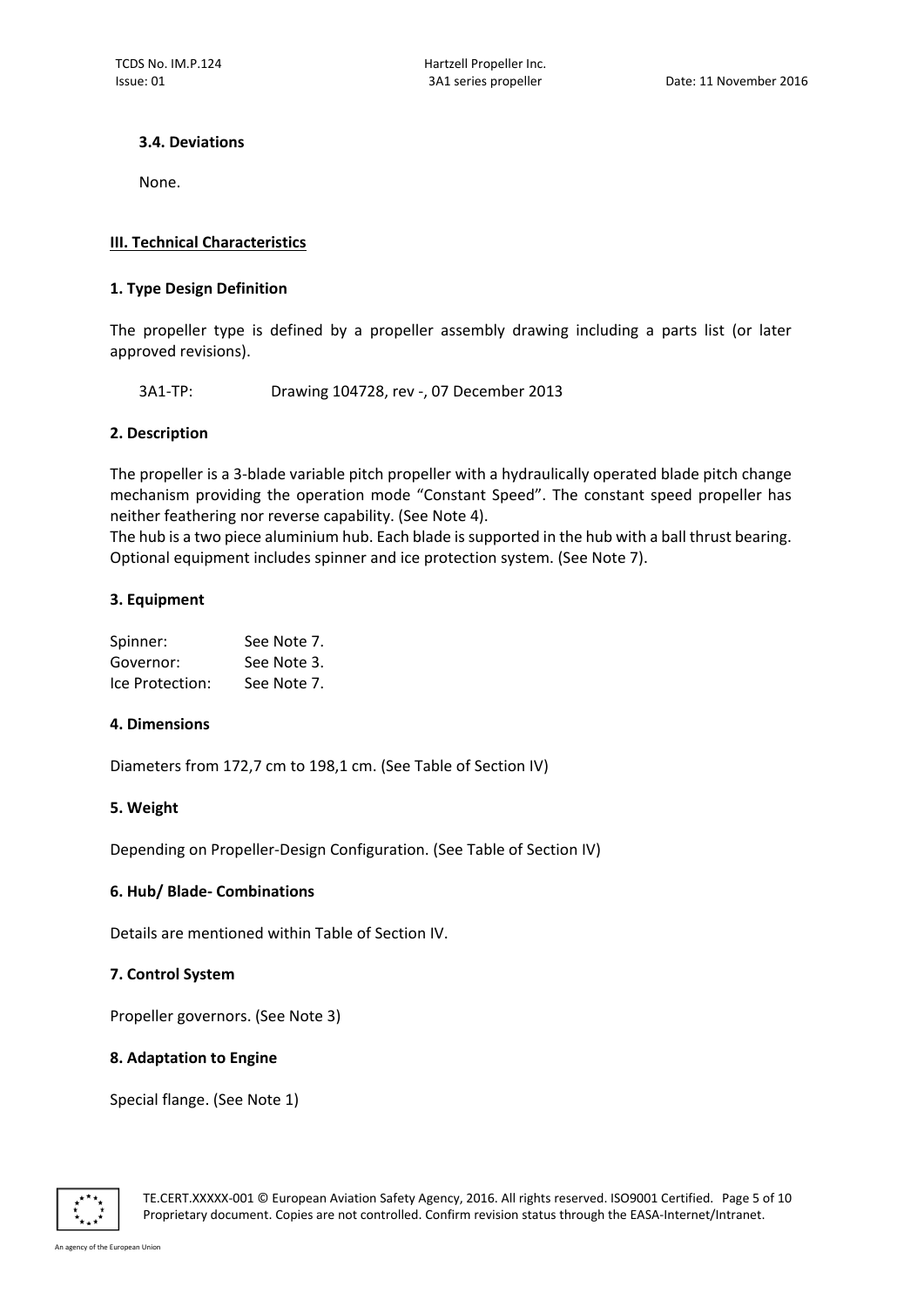## **9. Direction of Rotation**

Direction of rotation (viewed in flight direction) as identified by a letter‐code in the propeller designation. (see Note 5)

## **IV. Operating Limitations**

| <b>Blades</b>                                                       |       | Max. Continous                  | Take Off                        |      | Diameter Limits                              | Approx. Max. Wt. | Blade         |
|---------------------------------------------------------------------|-------|---------------------------------|---------------------------------|------|----------------------------------------------|------------------|---------------|
| (See Note 2)                                                        |       | $kW$ - rpm (min <sup>-1</sup> ) | $kW$ - rpm (min <sup>-1</sup> ) |      | (cm)                                         | Complete (kg)    | Construction  |
|                                                                     |       |                                 |                                 |      | (See Note 2)                                 | (See Notes 3,7)  | (See Note 10) |
| Non-Counterweighted Propellers 3A1-TP(375 through 724) (See Note 1) |       |                                 |                                 |      |                                              |                  |               |
| 75A01+2<br>to 75A01-8                                               | 115,6 | 2309                            | 115,6                           | 2309 | 198,1 to 172,7<br>$(+5.1 \text{ to } -20.3)$ | 13,9             | Composite     |

## **1. Approved Installations**

The propeller is initially intended for use on a Cessna 172 aircraft with a Technify TAE 125 series engine. (See Note 10)

#### **1. Maximum Take Off Power and Speed**

115,6 kW at 2309 rpm. (See Table of Section IV)

#### **2. Maximum Continuous Power and Speed**

115,6 kW at 2309 rpm. (See Table of Section IV)

## **3. Propeller Pitch Angle**

The propeller has variable pitch capability. Pitch control is provided by a governor. (See Note 3)

## **V. Operating and Service Instructions**

| <b>Integration Manual</b>            | Hartzell Manual 191*  |
|--------------------------------------|-----------------------|
| Composite Blade Overhaul Manual      | Hartzell Manual 135F* |
| Propeller Overhaul Manual            | Hartzell Manual 401*  |
| Propeller Owner's Manual and Logbook | Hartzell Manual 411*  |
| Metal Spinner Maintenance Manual     | Hartzell Manual 127*  |
| <b>Standard Practice Manual</b>      | Hartzell Manual 202A* |
| Service Bulletins                    |                       |

\*: or later approved revision



TE.CERT.XXXXX‐001 © European Aviation Safety Agency, 2016. All rights reserved. ISO9001 Certified. Page 6 of 10 Proprietary document. Copies are not controlled. Confirm revision status through the EASA‐Internet/Intranet.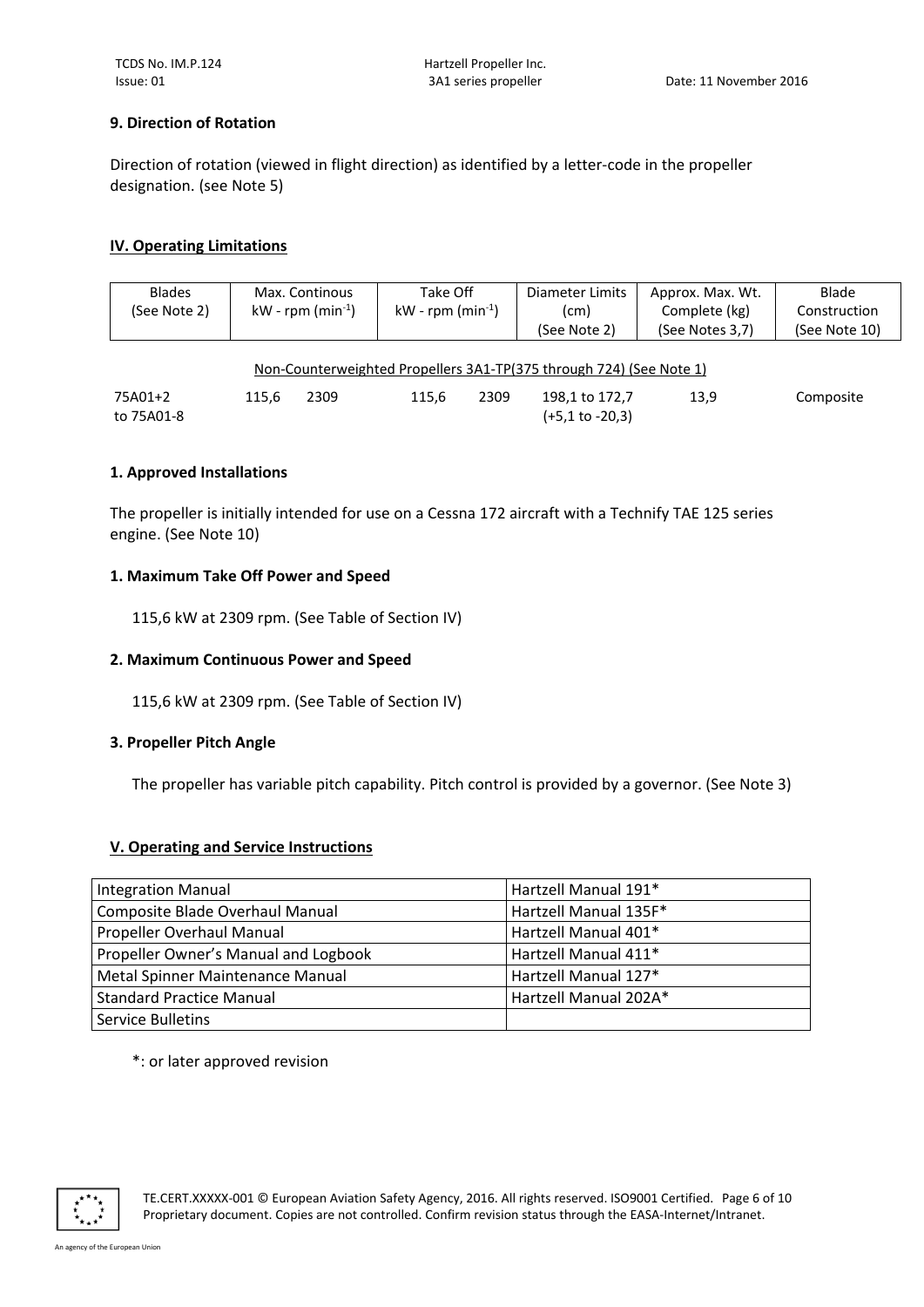#### **VI. Notes**

#### 1. Hub Model Designation:



#### 2. Blade Model Designation:



\*: Diameter limits are nominal diameters of the assembled propeller. They do not include the manufacturing tolerance allows for propellers with basic diameter less than 4,27 m (14 feet).



TE.CERT.XXXXX‐001 © European Aviation Safety Agency, 2016. All rights reserved. ISO9001 Certified. Page 7 of 10 Proprietary document. Copies are not controlled. Confirm revision status through the EASA‐Internet/Intranet.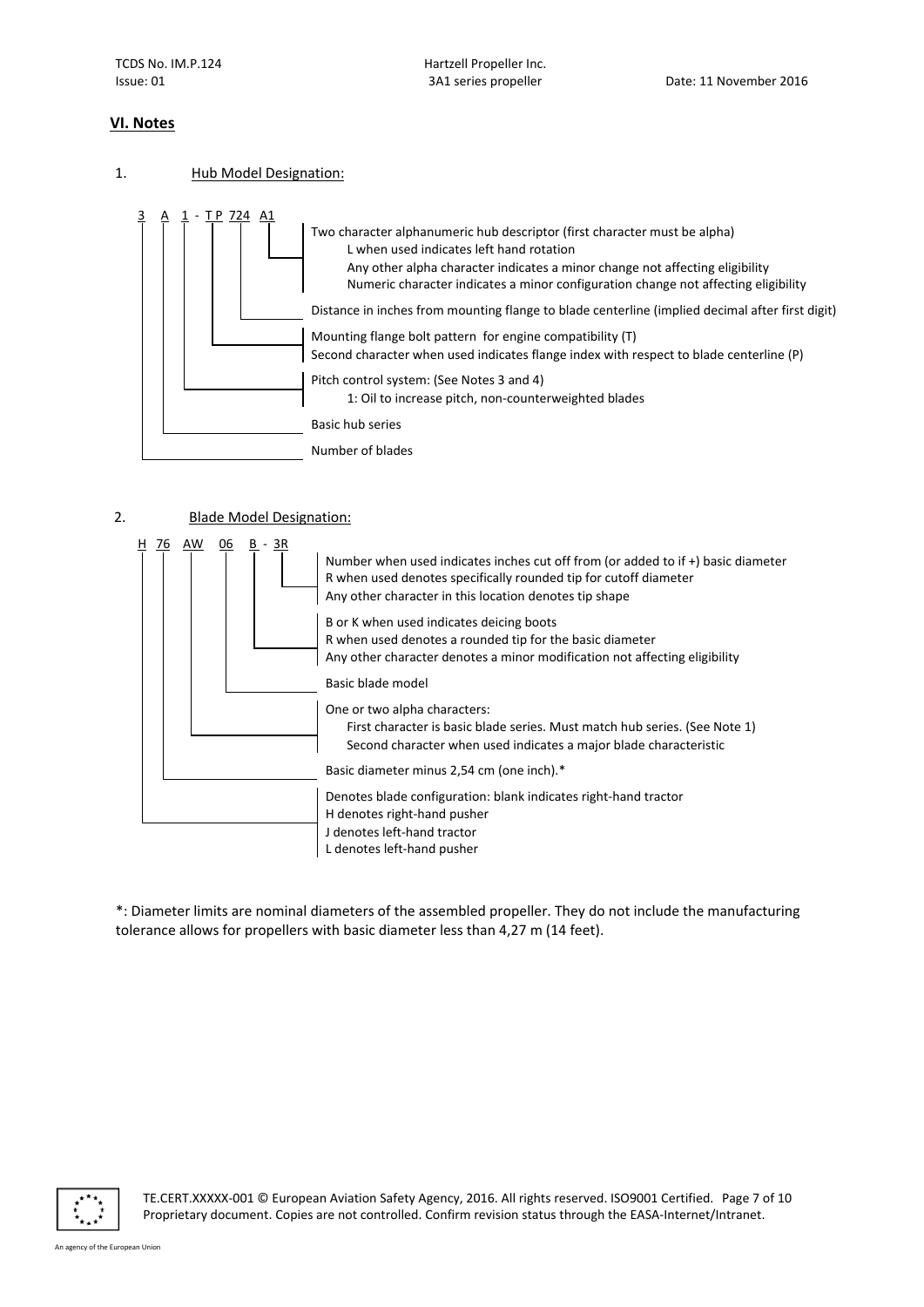- 3. Pitch Control:
	- (a) Approved with Hartzell governors per drawings C‐4770. Wt.: 2,04 kg. (See Note 10)



- (b) The 3A1 models use oil to increase pitch and do not have counterweighted blades. (See Note 4)
- (c) Maximum governor output pressure: 2413,16 kPa for all propeller models
- (d) Propeller model 3A1 complies with the propeller airworthiness requirements when used with the Technify (formerly Thielert) Model TAE‐125 series engine with an integrated propeller control. If the engine or its control system is changed, it must be shown that the propeller – as integrated with the changed engine and its control system – still complies with the propeller certification basis. Also, if a change to the propeller changes the engine, it must be shown that the engine remains in compliance with its certification basis.
- (e) All governors must be approved as part of the aircraft installation regardless of manufacturer. (See Note 10)
- 4. Feathering: Not applicable. Reversing: Not applicable.
- 5. Left‐Hand Models:

The left-hand version of an approved propeller model is approved at the same rating and diameter as listed for the right‐hand model. (See Notes 1 and 2)

- 6. Interchangeability:
	- (a) Propellers

Not applicable

(b) Governors

 Hartzell governors with a "Z" suffix in their model designation may be used interchangeably with corresponding governors without the "Z". For example, the F-6-24Z is a replacement for the F‐6‐24 and the F‐6‐24 is a replacement for the F‐6‐24Z.

(c) Blades

Not applicable

(d) Ice Protection Systems

 Refer to Hartzell Service Letter HC‐SL‐30‐260 for ice protection system component interchangeability.



TE.CERT.XXXXX‐001 © European Aviation Safety Agency, 2016. All rights reserved. ISO9001 Certified. Page 8 of 10 Proprietary document. Copies are not controlled. Confirm revision status through the EASA‐Internet/Intranet.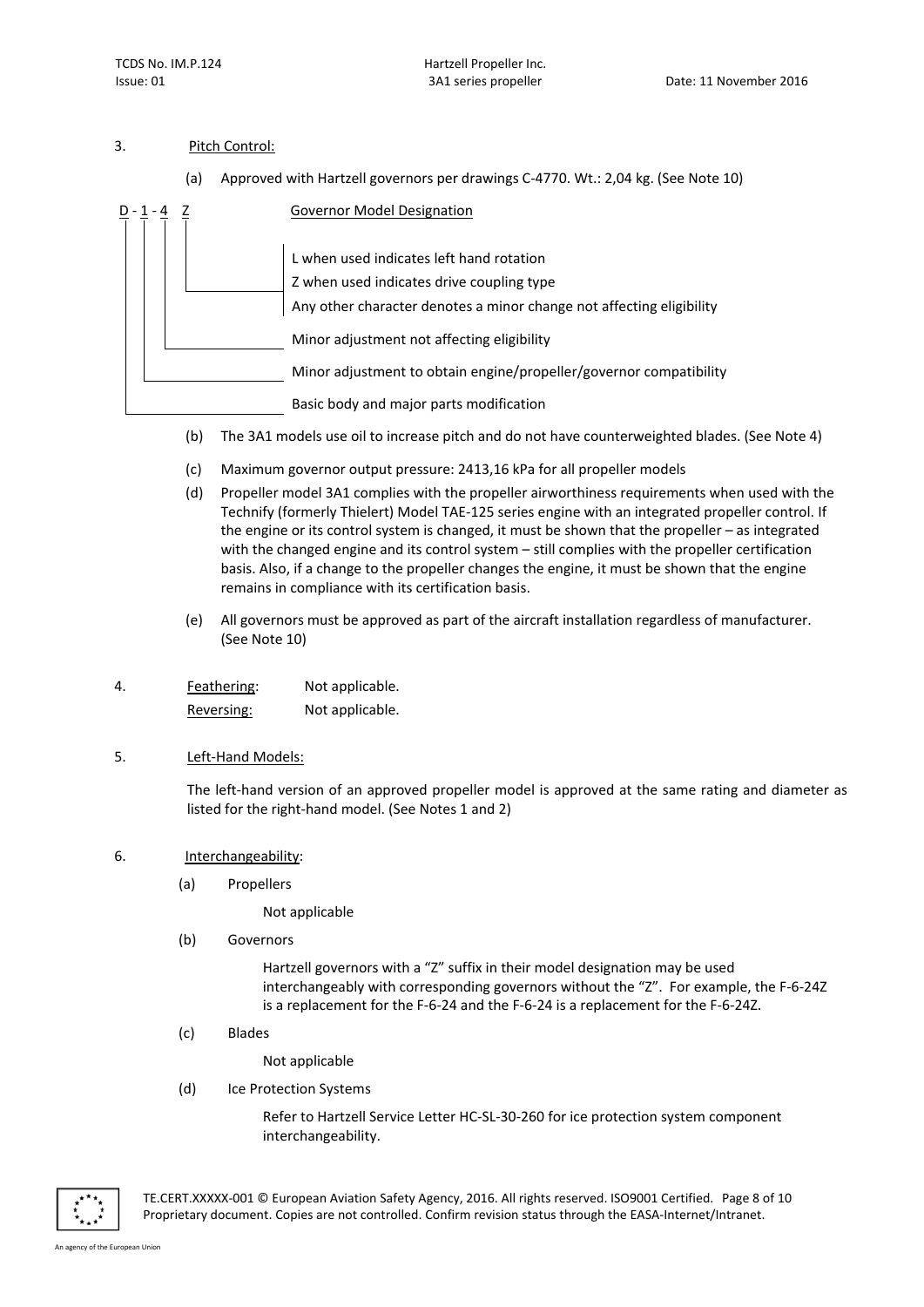#### 7. Accessories: (See Note 10)

- (a) Propeller ice protection system (weight of ice protection equipment extra)
	- (1) Propeller models listed in this data sheet are approved for use with propeller ice protection equipment listed in Hartzell Manual 159( ) or in other Hartzell type design data.
	- (2) All propeller ice protection equipment must be approved as part of the aircraft installation regardless of manufacturer. (See Note 10)
- (b) Propeller spinner (weight of spinner extra)
	- (1) Approved with Hartzell and other manufacturers' spinners when listed on Hartzell type design data.
	- (2) All propeller spinners must be approved as part of the aircraft installation regardless of manufacturer. (See Note 10)
- 8. Shank Fairings : Not applicable.
- 9. Special Limits: Not applicable
- 10. Propeller installation must be approved as part of the aircraft Type Certificate and demonstrate compliance with the applicable aircraft airworthiness requirements. Propeller models listed herein consist of basic hub and blade models. Most propeller models include additional characters to denote minor changes and specific features as explained in Notes 1 and 2.
- 10a. This propeller has been certificated in accordance with CS‐P subparts A, B and C. Compliance with the requirements of Subpart D, which is specific to each aircraft installation, has not yet been demonstrated.
- 11. Retirement Time:
	- (a) Life Limits and Mandatory Inspections
		- (1) Airworthiness limitations, if any, are specified in Hartzell Manual 411.

#### 12. Special Notes:

- (a) Refer to Hartzell Manual no. 202( ) for overspeed and overtorque limits.
- (b) Refer to Hartzell Service Letter HC‐SL‐61‐61( ) for recommended overhaul periods.
- 13. The EASA approved Airworthiness Limitations Section of the Instructions for Continued Airworthiness is published in the applicable Propeller Owner's Manual, chapter 5 "Airworthiness Limitations".

‐‐‐‐‐‐‐‐‐‐‐‐‐‐‐‐‐‐‐‐‐‐‐‐‐‐‐‐‐‐‐‐‐‐‐‐‐‐‐‐‐‐‐‐‐‐‐‐‐‐‐‐‐‐‐‐‐‐‐‐‐‐‐‐‐‐‐‐‐‐



TE.CERT.XXXXX‐001 © European Aviation Safety Agency, 2016. All rights reserved. ISO9001 Certified. Page 9 of 10 Proprietary document. Copies are not controlled. Confirm revision status through the EASA‐Internet/Intranet.